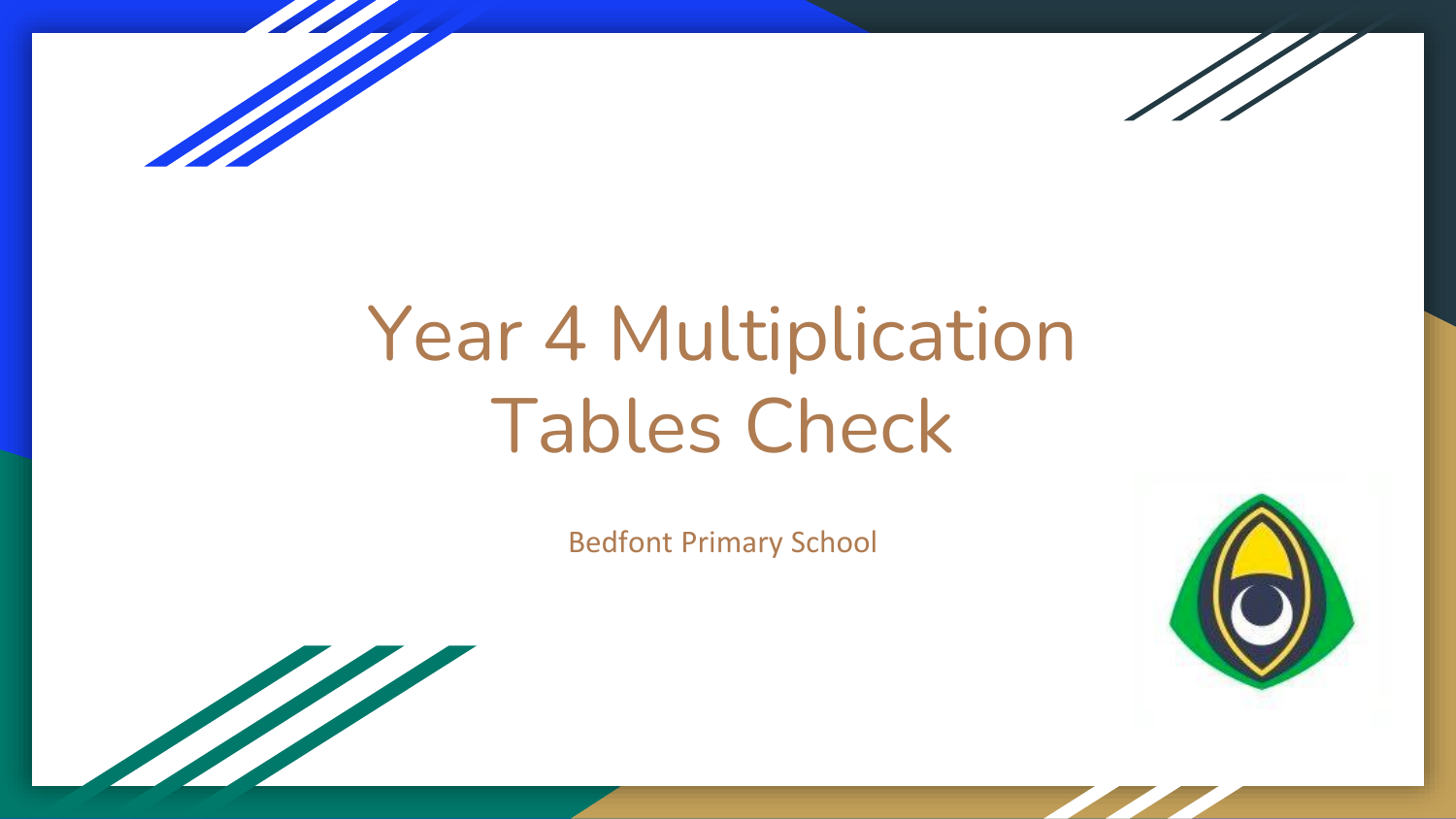### Year 4 Multiplication Tables Check

The purpose of the check is to determine whether pupils can fluently recall their times tables up to 12, which is essential for further success in mathematics.

It will also help your child's school to identify pupils who may need additional support.

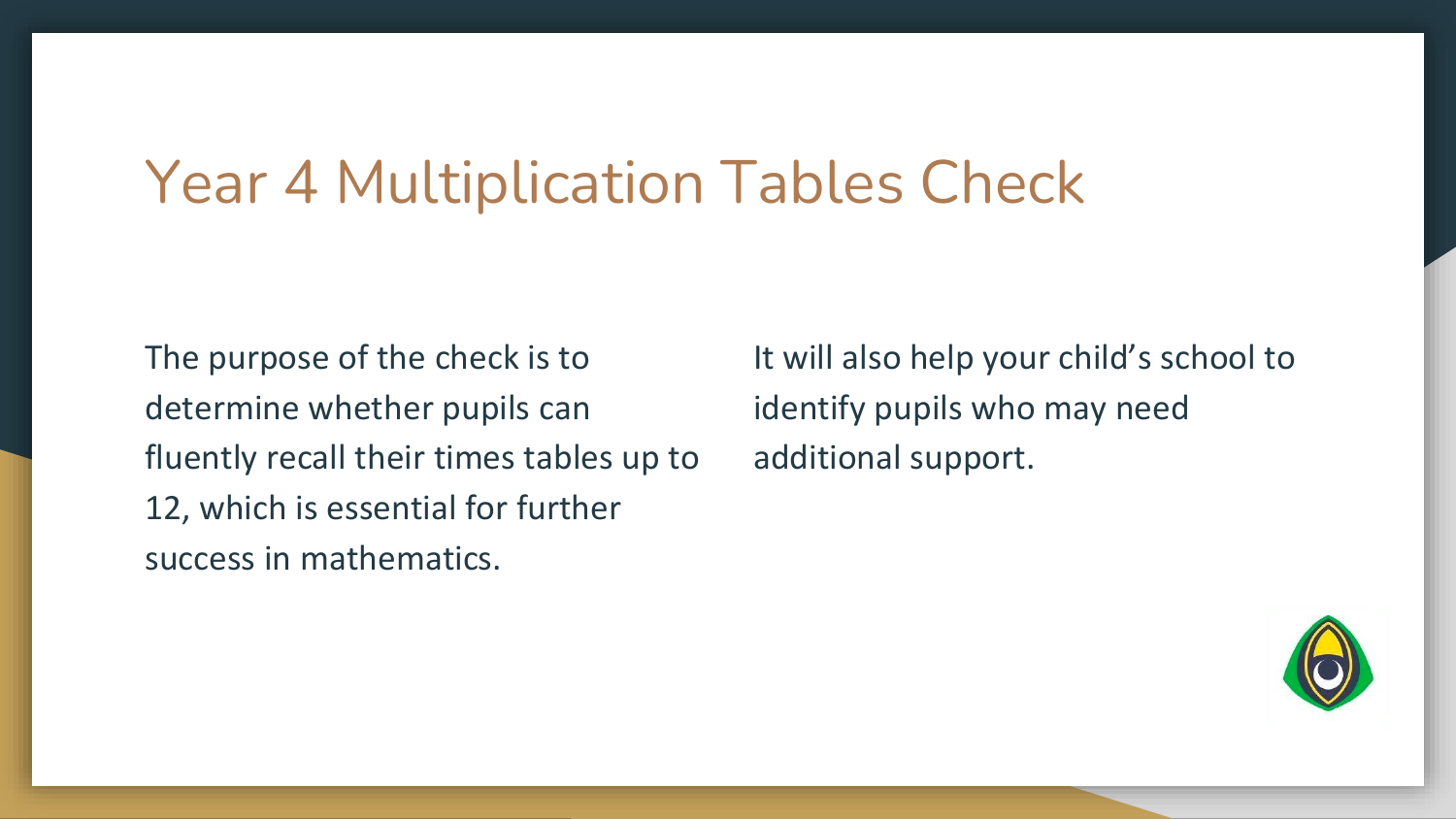### **Ofsted**

*Stated that pupils without instant recall of multiplication tables struggle at maths.*

### Nick Gibb (schools minister)

*Has also said that, "It is vital that all children can grasp and master arithmetic while they are still at primary school. If we fail children at this early stage, the risk is they will never catch up. It is important that pupils [...] have learnt the multiplication tables by heart before they leave primary school."*



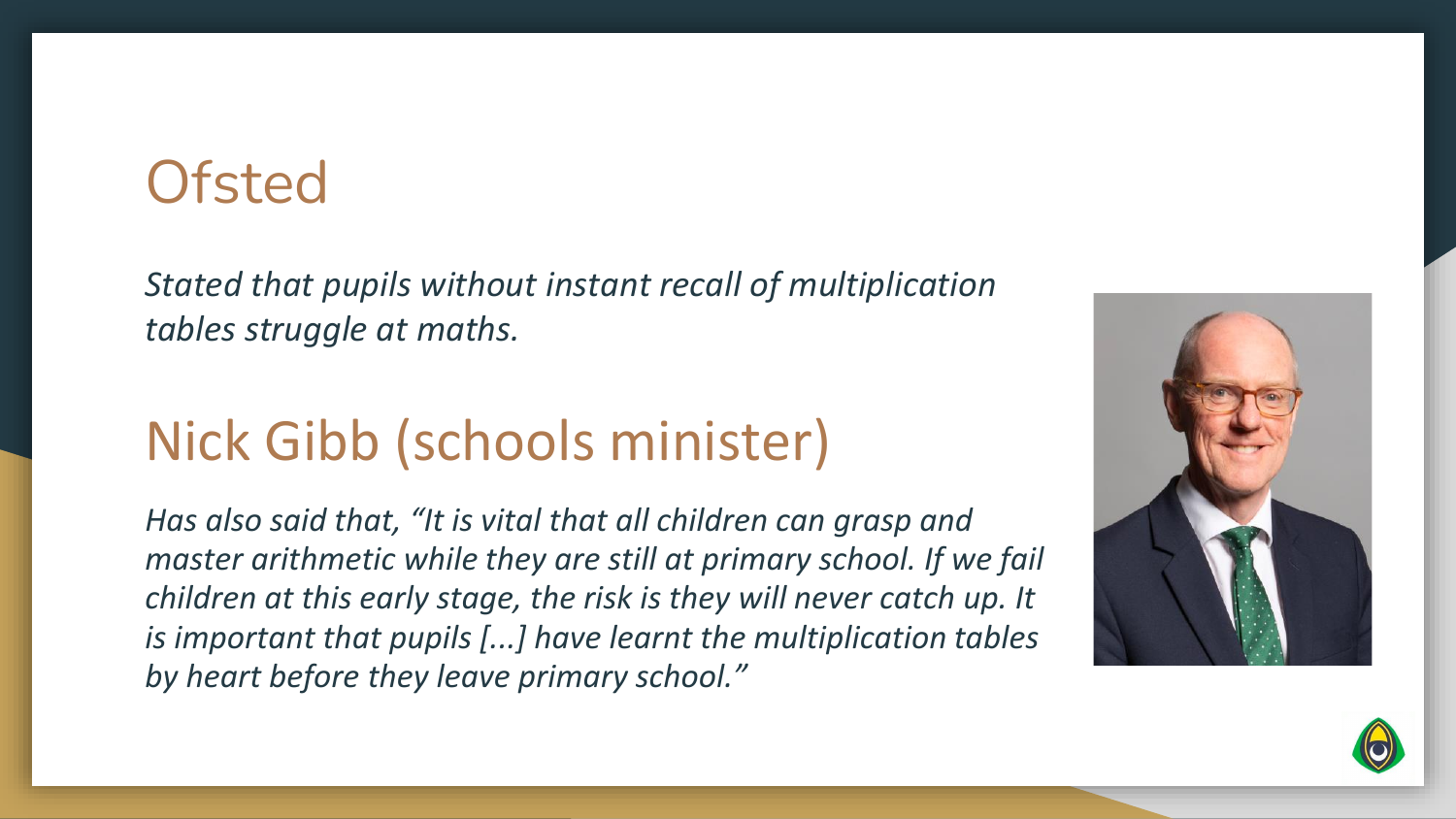#### DfE, 2020

The content domain for the MTC is based on the national curriculum (2014). The national curriculum states, 'By the end of year 4, pupils should have memorised their multiplication tables up to and including the 12 multiplication table and show precision and fluency in their work'.

The year 4 programme of study for mathematics also states, 'Pupils should be taught to recall multiplication and division facts for multiplication tables up to  $12 \times 12$ . The MTC only assesses the instant recall of multiplication facts. Multiplication and division in a wider context will continue to be assessed through the KS1 and KS2 mathematics assessments.

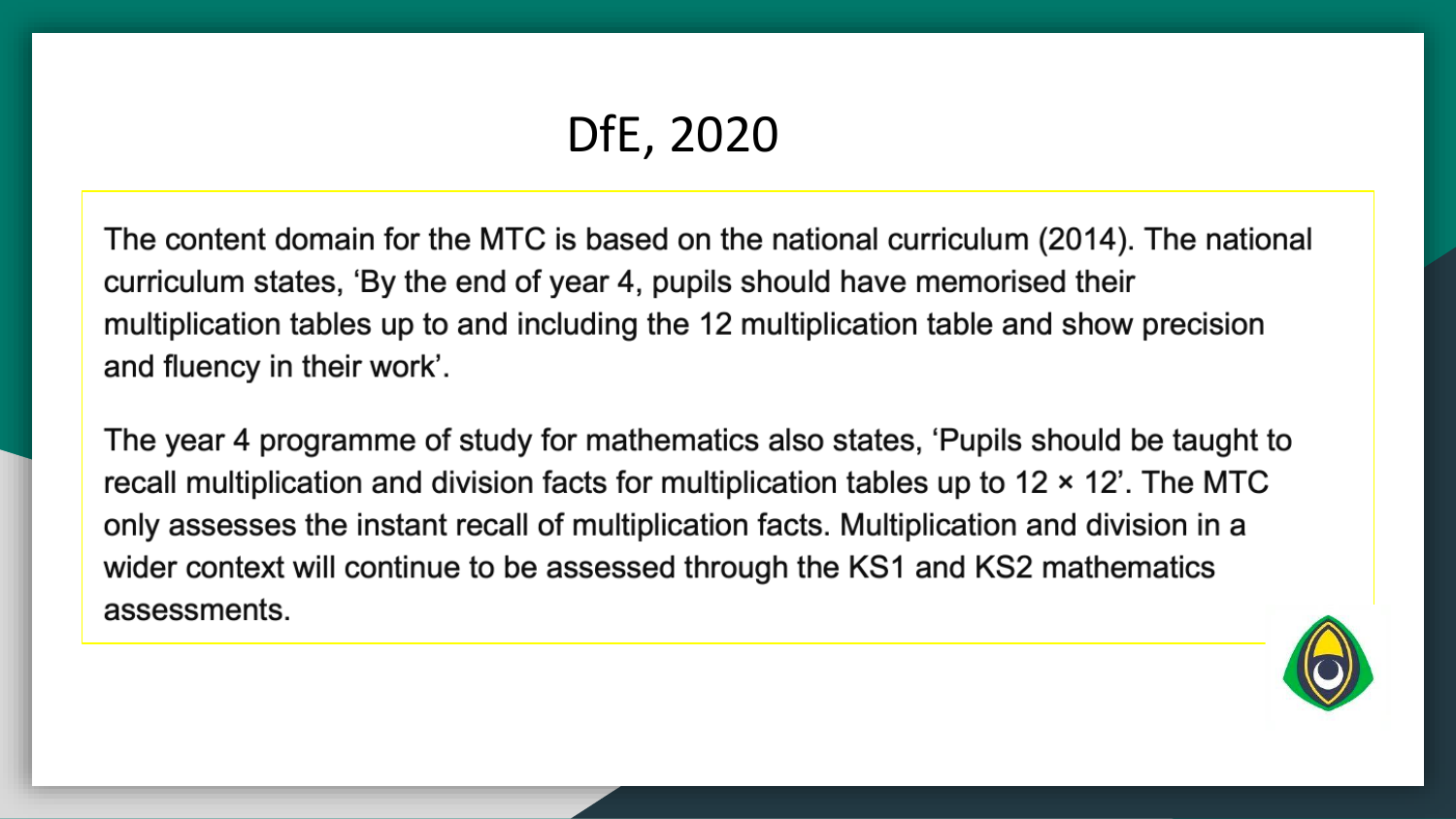The assessment will consist of multiple, equivalent forms and each pupil will be randomly assigned one of the available forms. If, for any reason, a pupil needs to restart the check, they will be randomly assigned a different form. Each form consists of 25 questions worth one mark each. Items are not ordered according to difficulty. Questions will all follow the same format<sup>4</sup>:

## $n1 \times n2 =$



Pupils and schools will be able to access a practice area prior to the check window opening, in order to become familiar with the MTC format.

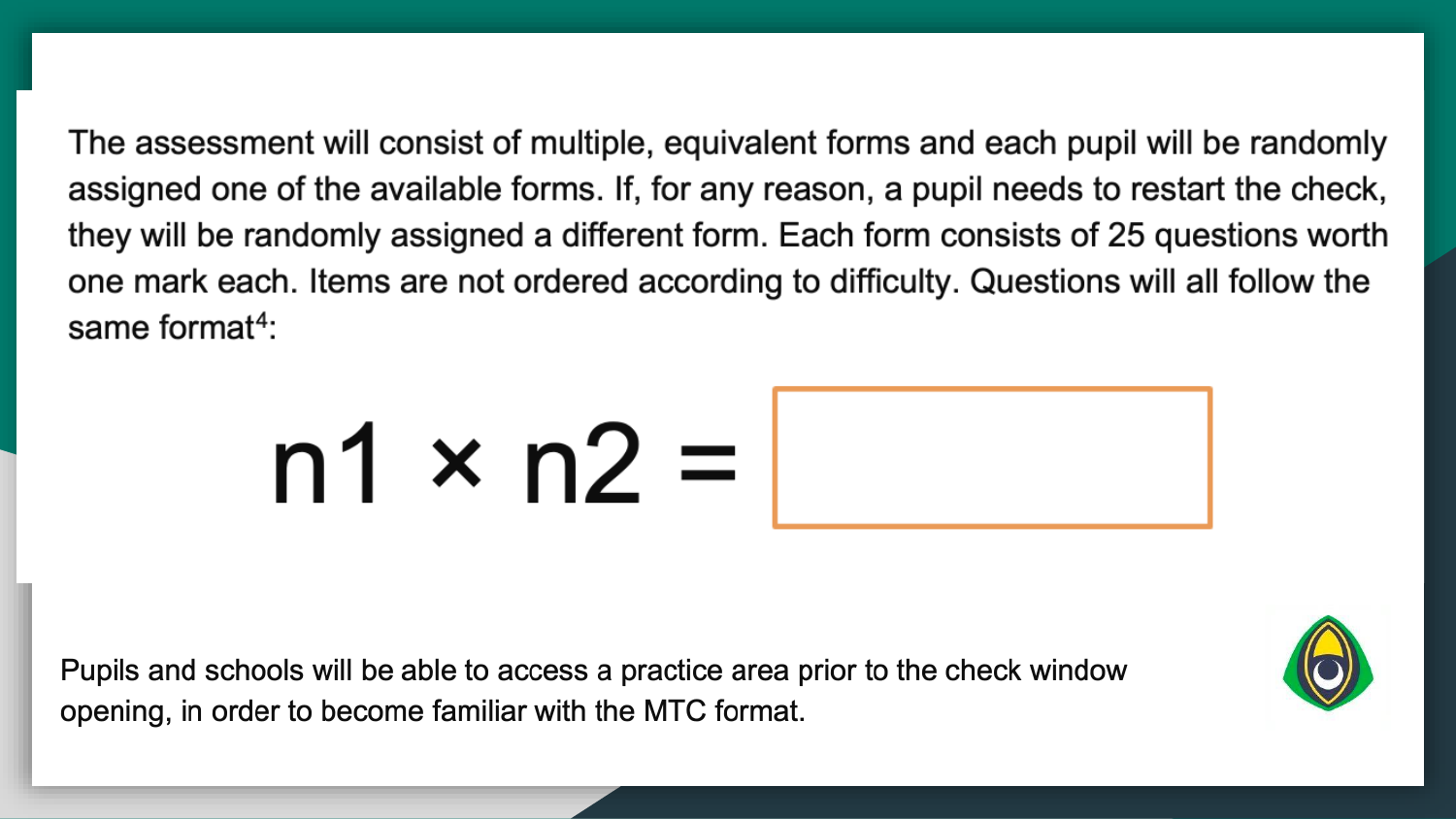#### 5.2.1 Table 1 - Multiplication table limits in the MTC

| <b>Multiplication</b><br><b>Table</b> | <b>Minimum number</b><br>of items in each<br>form | <b>Maximum number</b><br>of items in each<br>form |
|---------------------------------------|---------------------------------------------------|---------------------------------------------------|
| 1                                     | Not applicable                                    | Not applicable                                    |
| 2                                     | O                                                 | $\overline{2}$                                    |
| 3                                     | 1                                                 | 3                                                 |
| 4                                     |                                                   | 3                                                 |
| 5                                     |                                                   | 3                                                 |
| 6                                     | 2                                                 | 4                                                 |
| 7                                     | 2                                                 | 4                                                 |
| 8                                     | 2                                                 | 4                                                 |
| 9                                     | 2                                                 | 4                                                 |
| 10                                    | n                                                 | 2                                                 |
| 11                                    | 1                                                 | 3                                                 |
| 12                                    | 2                                                 | 4                                                 |



The test has been programmed to show children more questions from the 6,7,8,9 & 12 times tables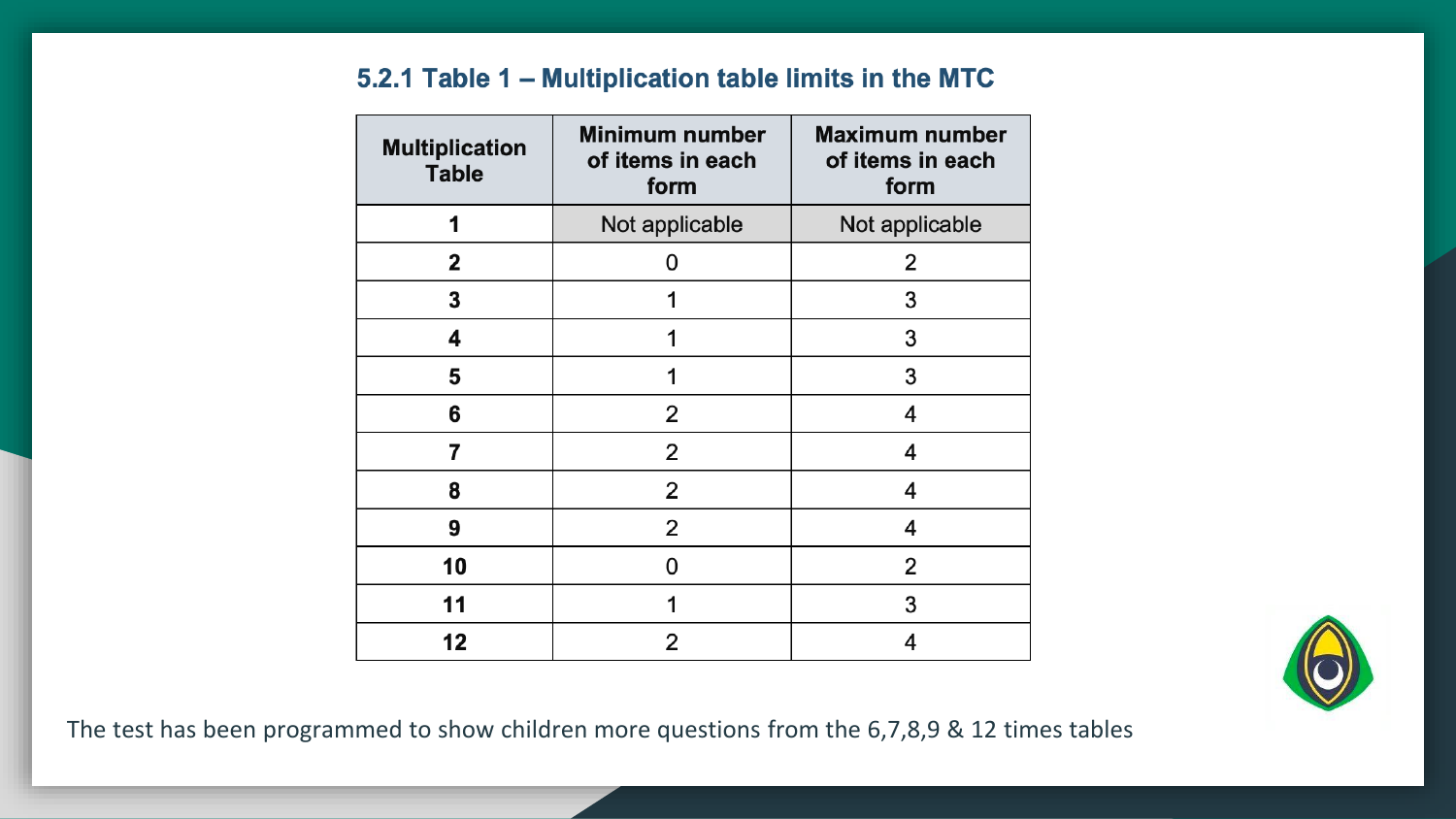### Key Points

- From the 2021/22 academic year, the MTC is statutory for all year 4 pupils and is only being rolled out to schools in England
- It is "an online, on-screen digital assessment." Pupils will either be using a laptop or computer.
- The program will automatically mark each child's test
- It will last approximately 5 minutes in length
- The children will be set a handful of practice questions to begin with (mostly from the one times table).

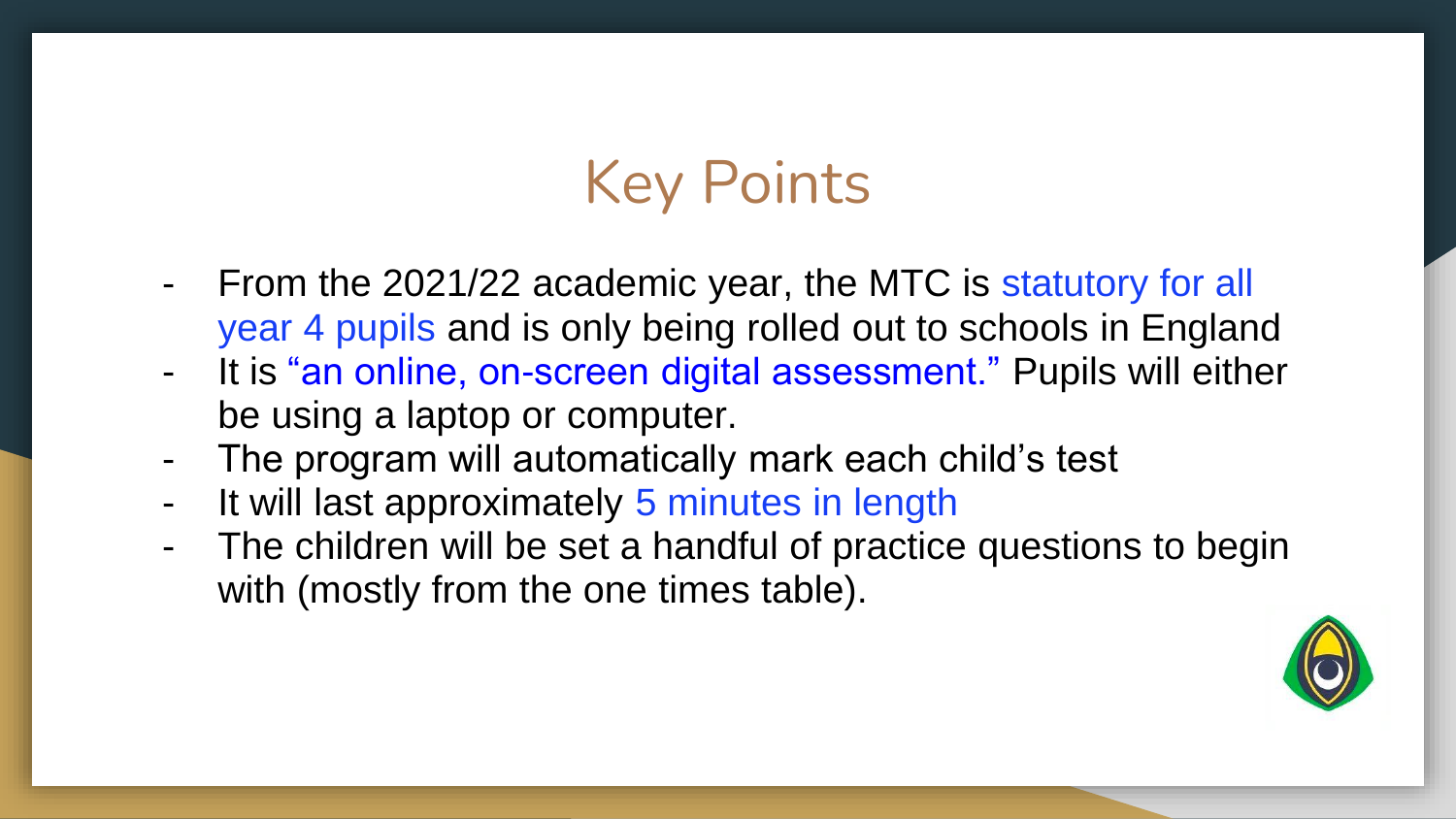### Key Points

- After this, there will be 25 timed questions (6 seconds per question with a 3 second gap)
- It will identify pupils who have not yet mastered this mathematical skill so schools can give them additional support
- Check window opens on Monday 6 June for a 3-week period.
- We will be choosing when to sit this during the 3 week period.
- Pupils should use the try it out area with the devices they will use, with any access arrangements enabled, to ensure they are familiar with the check.
- Mainly based on 6 7 8 9 & 12 times tables.

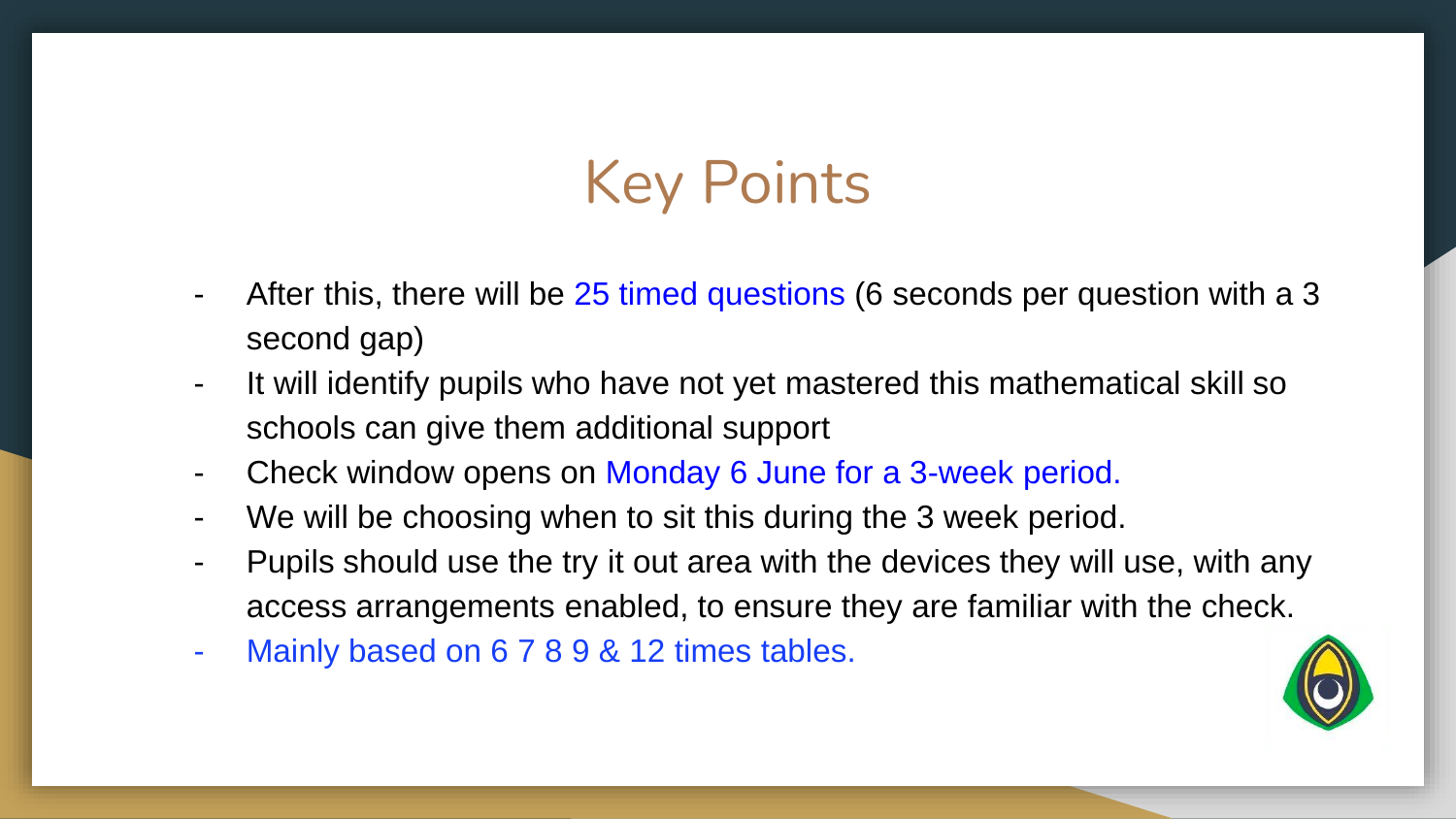- Till now, there has been no formal measure to judge whether pupils had learnt their tables by year 4 aside from the judgement made in year 6 maths SATS performance.

- Idea for the times tables check is to ensure that pupils are meeting the benchmark of memorising their tables up to 12x12 before moving up to year 5 & year 6.

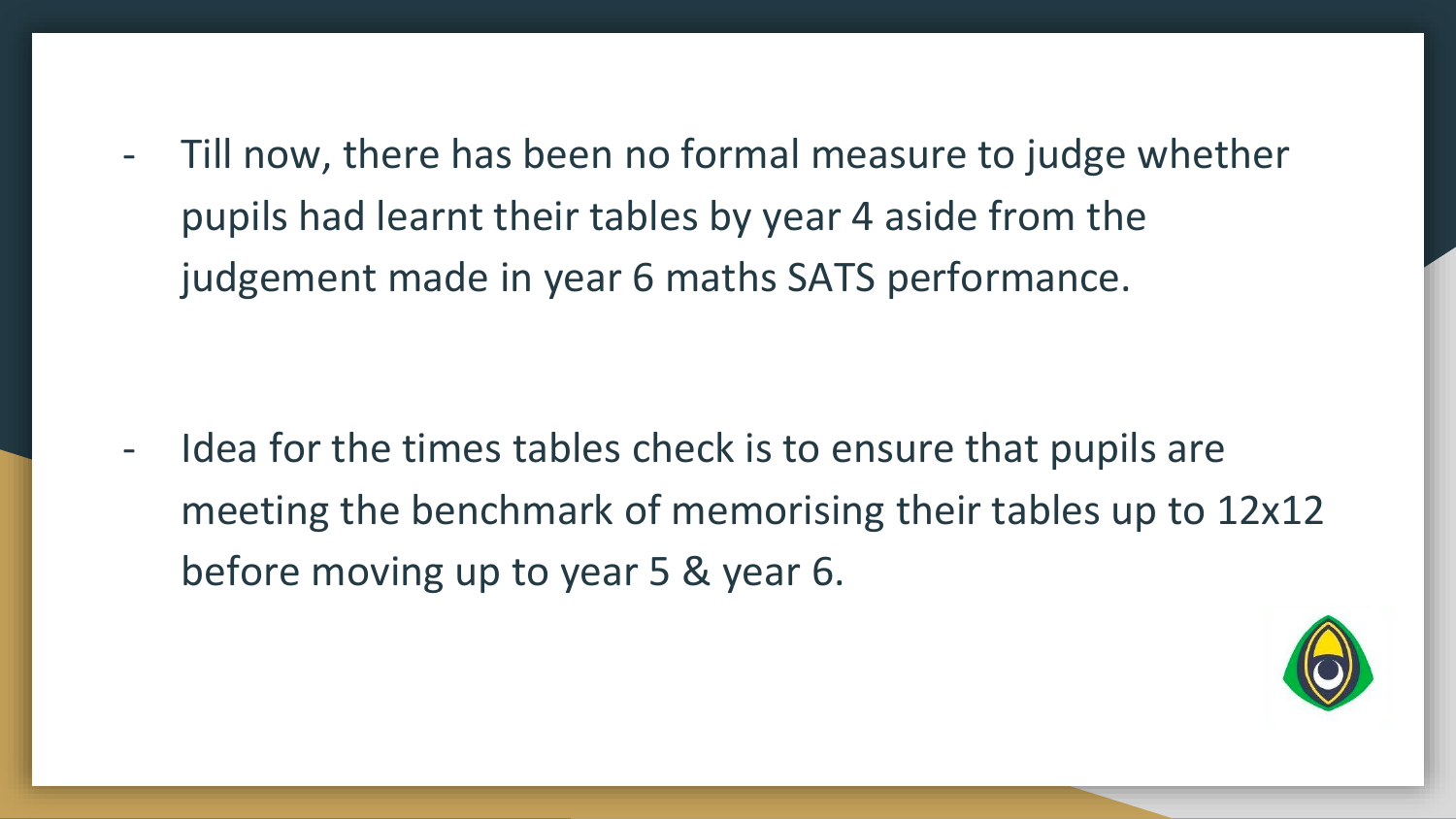# Daily times tables practice



paper practice Online games



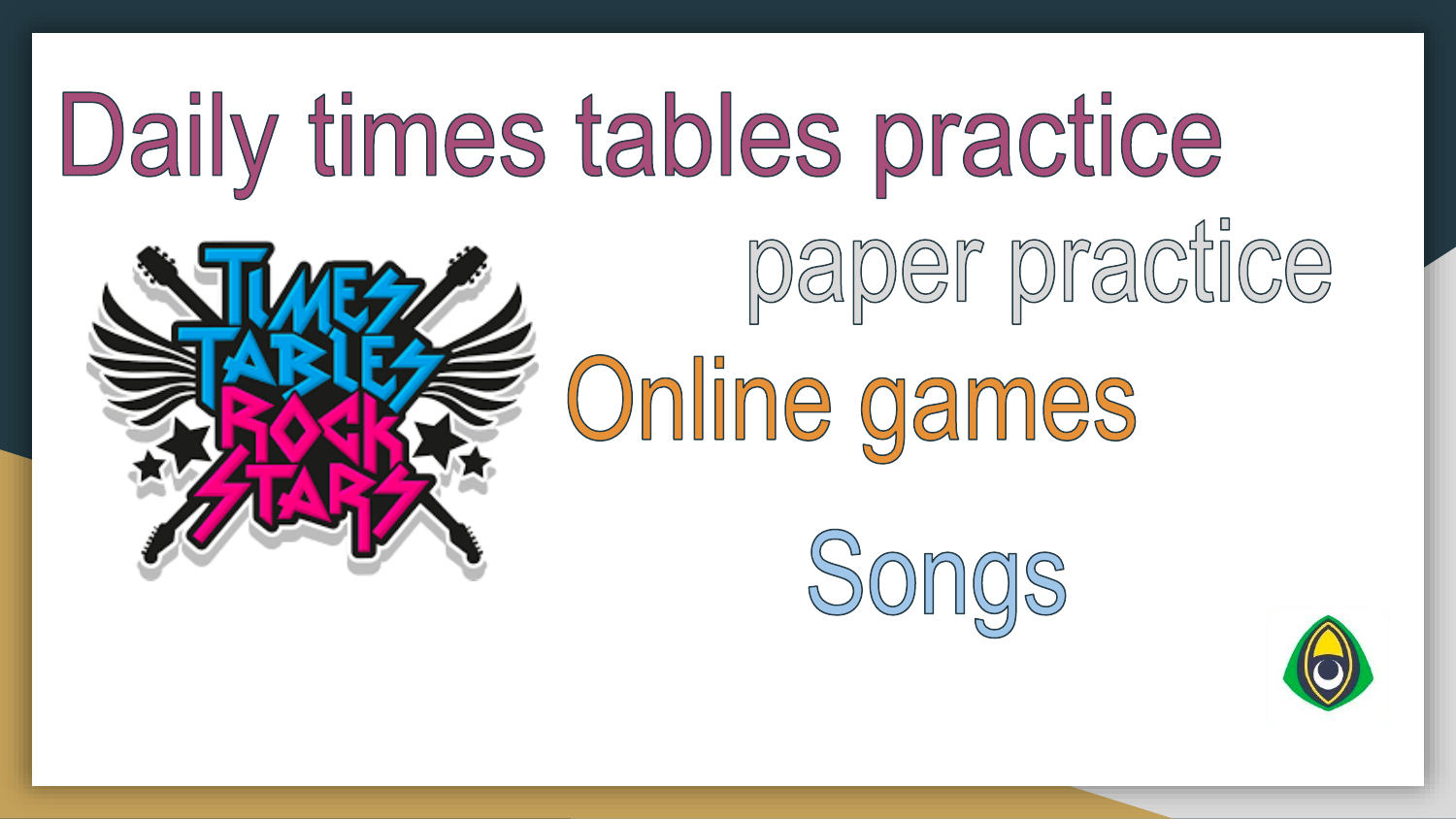### Results

At the end of the assessment window, a total score out of 25 will be reported to each school for all of their pupils who took the check. There will be no expected standard threshold for the MTC, (DfE, 2018)

A school's result will not be published in any public way, nor will they be used in informing any type of league or performance table.

> "Pupils should be taught to recall multiplication and division facts for multiplication tables up to  $12 \times 12$ ."



**GOV.UK**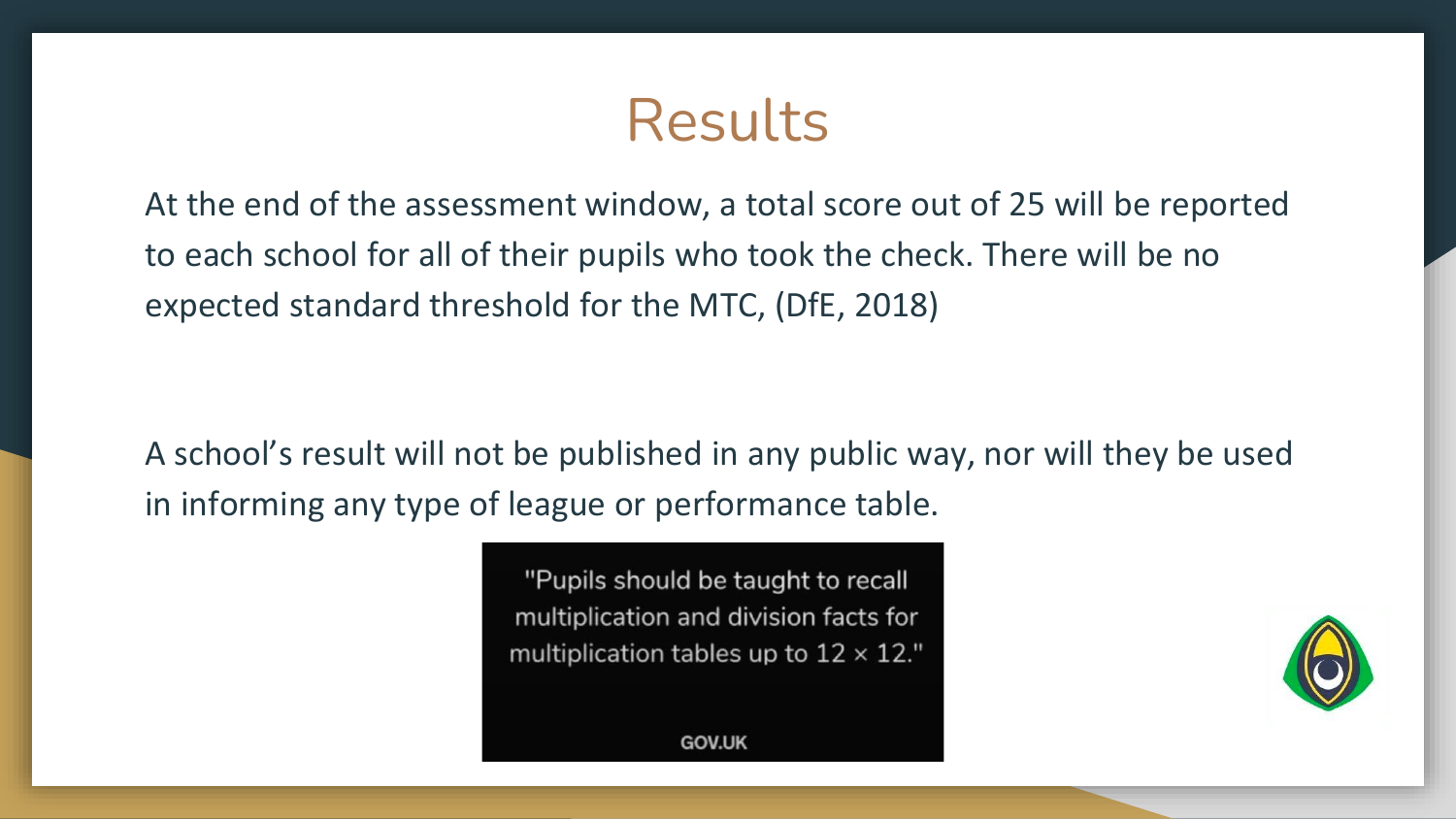### Strategies to support learning times tables

- **Direct counting** of objects in groups
- **Rhythmic chanting:** '2 3s are 6' '3 3s are 9'
- **Skip counting in multiples:** 2, 4, 6, 8
- **Additive calculation / repeated addition:** counting replaced by calculations (e.g.  $3+3=6$  6+3 = 9)
- **Multiplicative calculation:** calculations take the form of known facts (e.g. 3 times 3 is 9" or derivatives from a known fact e.g., 3x3= 3x2+3)
- **Cumulative law:** changing the order of 2 numbers (e.g." If I know that 3x6=18, then I also know that 6x3=18."

**Main message: practising little and often everyday!** 

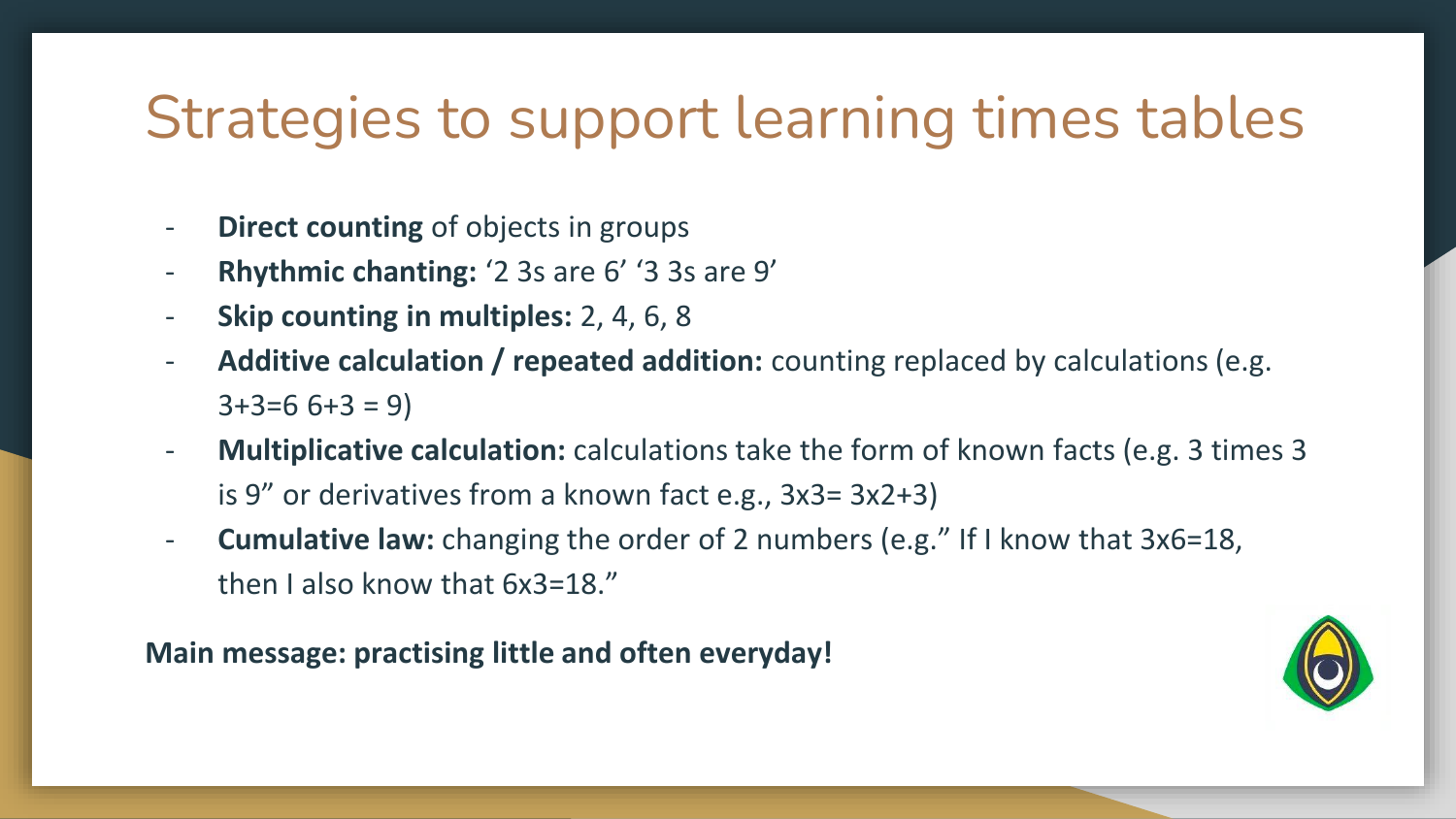### What can you do to support your child in practising their times tables?

- Times tables chanting "2, 4, 6"
- Chanting in reverse order: '99, 88, 77 …"
- Using times tables songs (BBC movies)
- Using apps: Times tables Rock Stars or Hit the Button
- Online games: Maths Frame
- Asking multiplication and division questions out of order
- Asking your child word problems based on times tables, like: "If five friends have £5 each, how much money do they have in total?"

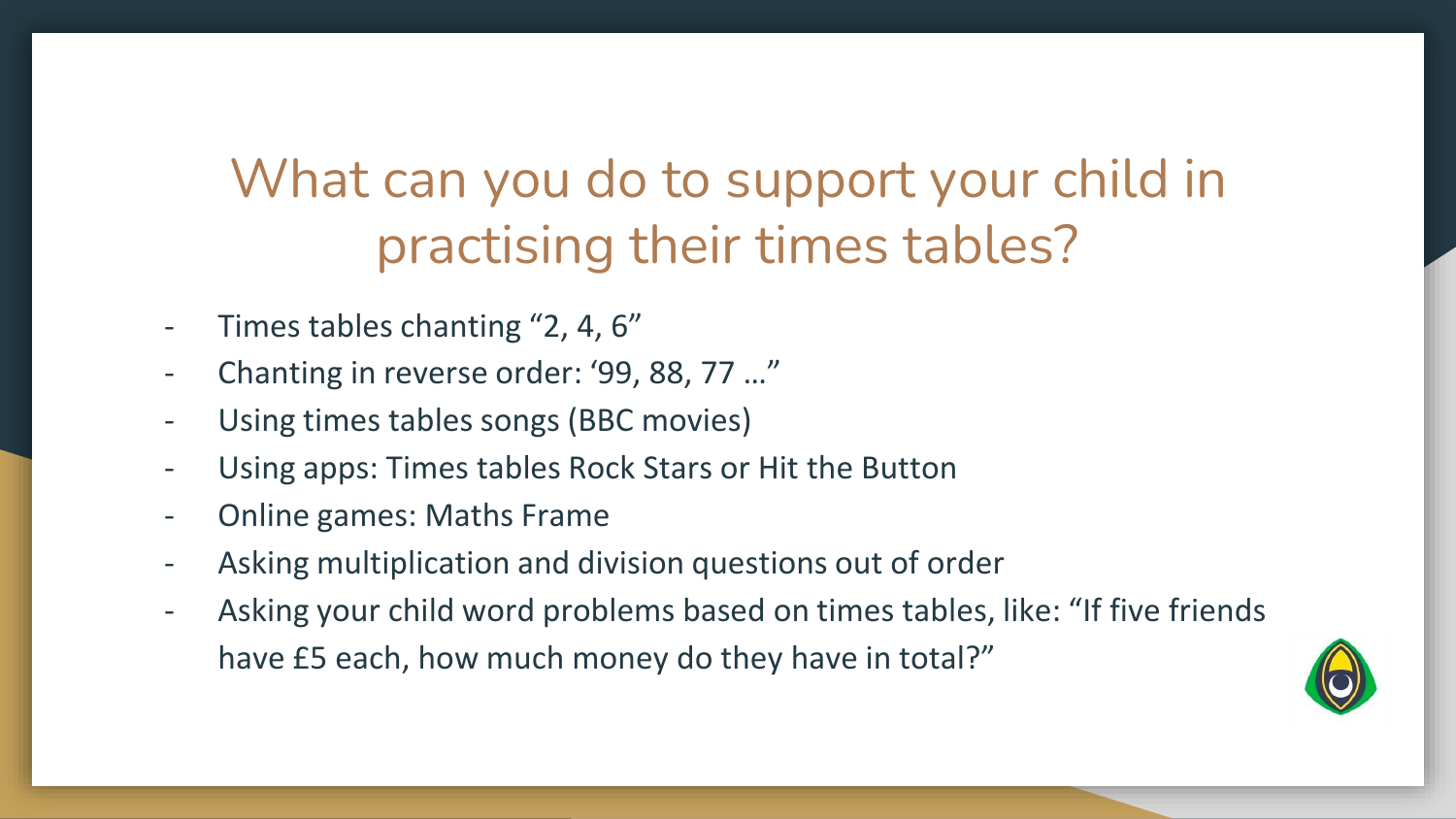#### For more information:

https://www.gov.uk/government/publications/multiplication-tables-check-information-forparents/multiplication-tables-check-information-for-parents-text-version--2

#### **Multiplication tables check**

#### Do you have a child in year 4 at primary school?

If so, your child will be participating in the multiplication tables check in June

The purpose of the check is to determine whether your child can fluently recall their times tables up to 12, which is essential for future success in mathematics. It will also help your child's school to identify if your child may need additional support

#### What is the Multiplication tables check?

It is an on-screen check consisting of 25 times table questions. Your child will be able to answer 3 practice questions before taking the actual check. They will then have 6 seconds to answer each question. On average, the check should take no longer than 5 minutes to complete

#### What if my child cannot access the check?

There are several access arrangements available for the check, these can be used to support pupils with specific needs. Your child's teacher will ensure that the access arrangements are appropriate for your child before they take the check in June.

The check has been designed so that it is inclusive and accessible to as many children as possible, including those with special educational needs or disability (SEND) or English as an additional language (EAL). However, there may be some circumstances in which it will not be appropriate for a pupil to take the check, even when using suitable access arrangements. If you have any concerns about your child accessing the check, you should discuss this with your child's headteacher.

#### Do I need to do anything to prepare my child for the check?

No, you do not need to do anything additional to prepare your child for the check. As part of usual practice, teachers may ask you to practise times tables with your child.

Schools will have unlimited access to a try it out area from March. They can use this to make sure pupils have the necessary support required to access the check. This includes opportunities for pupils to familiarise themselves with the check application and try out any access arrangements that may be required.

#### How will the results be used?

Schools will have access to all their pupils' results, allowing those pupils who need additional support to be identified.

#### Will I receive feedback on my child's check?

Yes. Your child's teacher will share your child's score with you, as they would with all national curriculum assessments. There is no pass mark for the check.